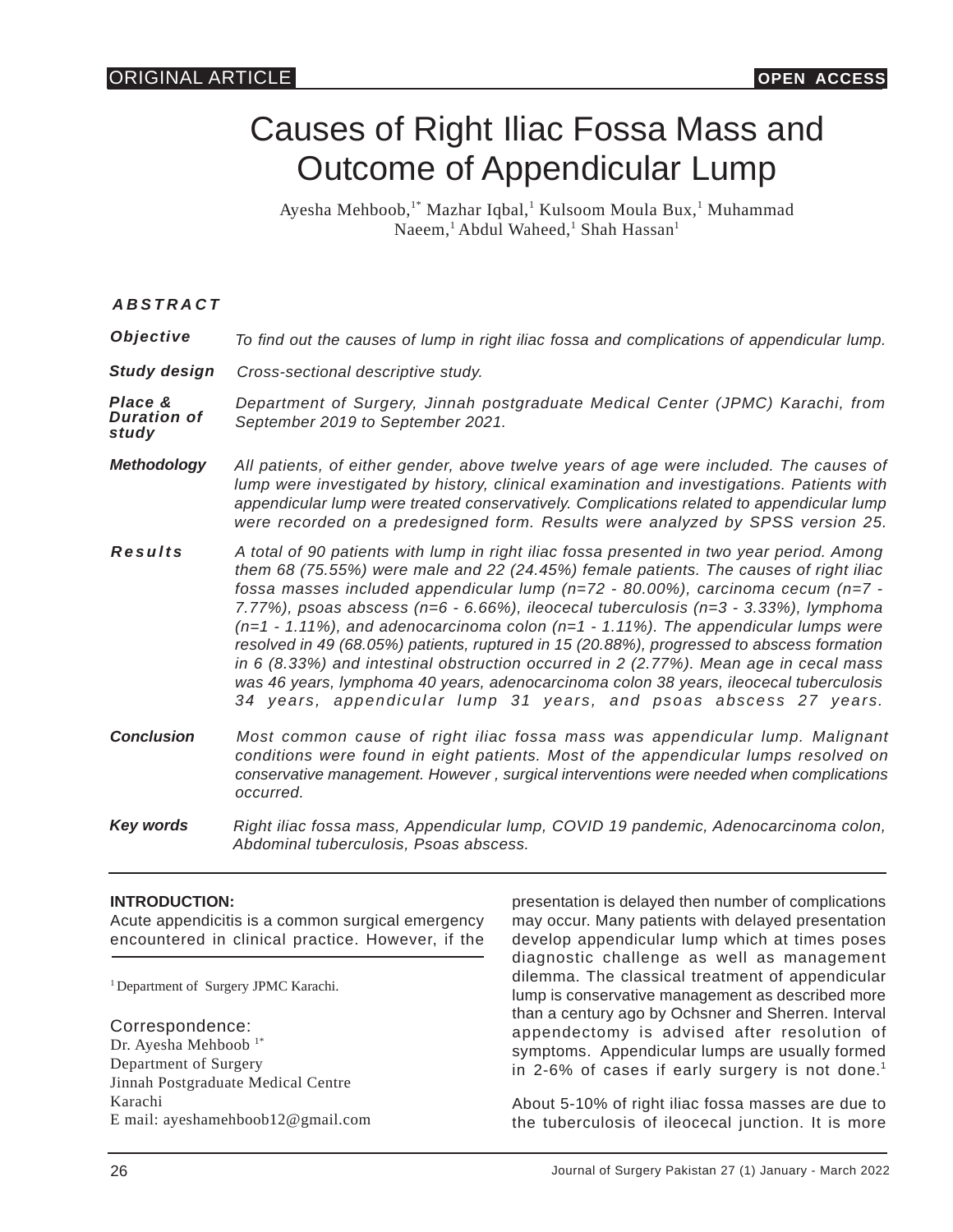common in males.<sup>2</sup> Isolated cecal tuberculosis might present as firm mass.<sup>3</sup> Appendiceal Crohn's disease is a rare differential diagnosis of right iliac fossa mass.<sup>4</sup> Stromal tumor of gastrointestinal tract can present rarely as mass in same location.<sup>5</sup> Number of pathological conditions, benign and malignant in nature can present with right iliac fossa mass.<sup>6,7</sup>

During COVID 19 pandemic because of lockdowns and movement restriction many patients with abdominal pain presented late to tertiary care hospitals. The fear of contracting COVID infection was also high. This study was conducted to find out the causes of right iliac fossa masses including period of COVID 19 pandemic which started during the study period and to note how the pattern was different from that reported earlier in literature.

#### **METHODOLOGY:**

This cross-sectional descriptive study was conducted in the Department of Surgery, Jinnah Postgraduate Medical Center Karachi, from September 2019 to September 2021. Institution review board approval was obtained. Patients above twelve years of age were included. All patients who presented with right iliac fossa lump were enrolled. History and clinical examination findings were recorded. In tender lump total leucocyte count and ultrasound abdomen findings were noted. Patients with the suggestion of appendicular lump on ultrasound were treated conservatively by intravenous fluids, analgesics, antibiotics and repeated examinations. Outcomes, like rupture of lump causing generalized peritonitis or persistent fever, and ultrasound abdomen suggestive of appendicular abscess were the indications of surgical intervention.

Patients with non specific history and unusual clinical findings not related to appendicular lump underwent additional investigations like ESR, Gene-Xpert test, x ray chest, CT scan abdomen, MRI spine, where indicated in addition to ultrasound abdomen. In patients with hypoechoic masses ultrasound guided aspiration and drain placement was done. Patients underwent open drainage of abscess if response was not apparent. In case of solid masses biopsy was taken by laparoscopic approach and for accessible lymph nodes open biopsy was done. In case of carcinoma of cecum colonoscopic biopsy was taken. These patients were treated by right hemicolectomy and postoperatively referred to oncology. Lymphoma patients were sent for chemotherapy and radiotherapy. Antituberculous drug therapy was started when diagnosis of tuberculosis was made. Data were entered into SPSS version 25. Outcome of appendicular lump was presented as resolved, abscess formation, rupture with peritonitis and intestinal obstruction. Frequency and percentages were calculated and data were presented in tabulated form.

### **RESULTS:**

A total 90 patients of lump in right iliac fossa presented during the study period. There were 68 (75.55%) male and 22 (24.45%) female patients. There were 17 patients between 12 years – 20 years of age, 54 from 21 years  $-$  40 years, 19 from 41 years – 60 years and one patient above 60 years of age. The most common cause of right iliac fossa mass was appendicular lump found in 72 (80%) patients. Most (n=49 - 68%) of these lumps resolved on conservative treatment.

Mean age in years in patient with cecal mass was 46 years, lymphoma 40 years, adenocarcinoma colon 38 years, ileocecal tuberculosis 34 years, appendicular lump 31 years and psoas abscess 27 years. Table I shows the causes of right iliac fossa mass whereas table II shows the outcome of appendicular lump. Of the total, 15 (16.66%) patients had concomitant COVID 19 positive PCR test as well.

#### **DISCUSSION:**

Appendicular lump is usually formed in 2% - 6% of cases of acute appendicitis but in the COVID 19 pandemic its frequency has increased.<sup>8</sup> In our study

| Table I: Causes of Right Iliac Fossa Lump (n=90) |                     |                |  |
|--------------------------------------------------|---------------------|----------------|--|
| <b>Causes</b>                                    | No. of Patients (n) | Percentage (%) |  |
| Appendicular Lump                                | 72                  | 80.0%          |  |
| Carcinoma of Cecum                               | 07                  | 7.8%           |  |
| Psoas Abscess                                    | 06                  | 6.7%           |  |
| <b>Ileocecal Tuberculosis</b>                    | 03                  | 3.3%           |  |
| Lymphoma                                         | 01                  | 1.1%           |  |
| Adenocarcinoma of Colon                          | 01                  | 1.1%           |  |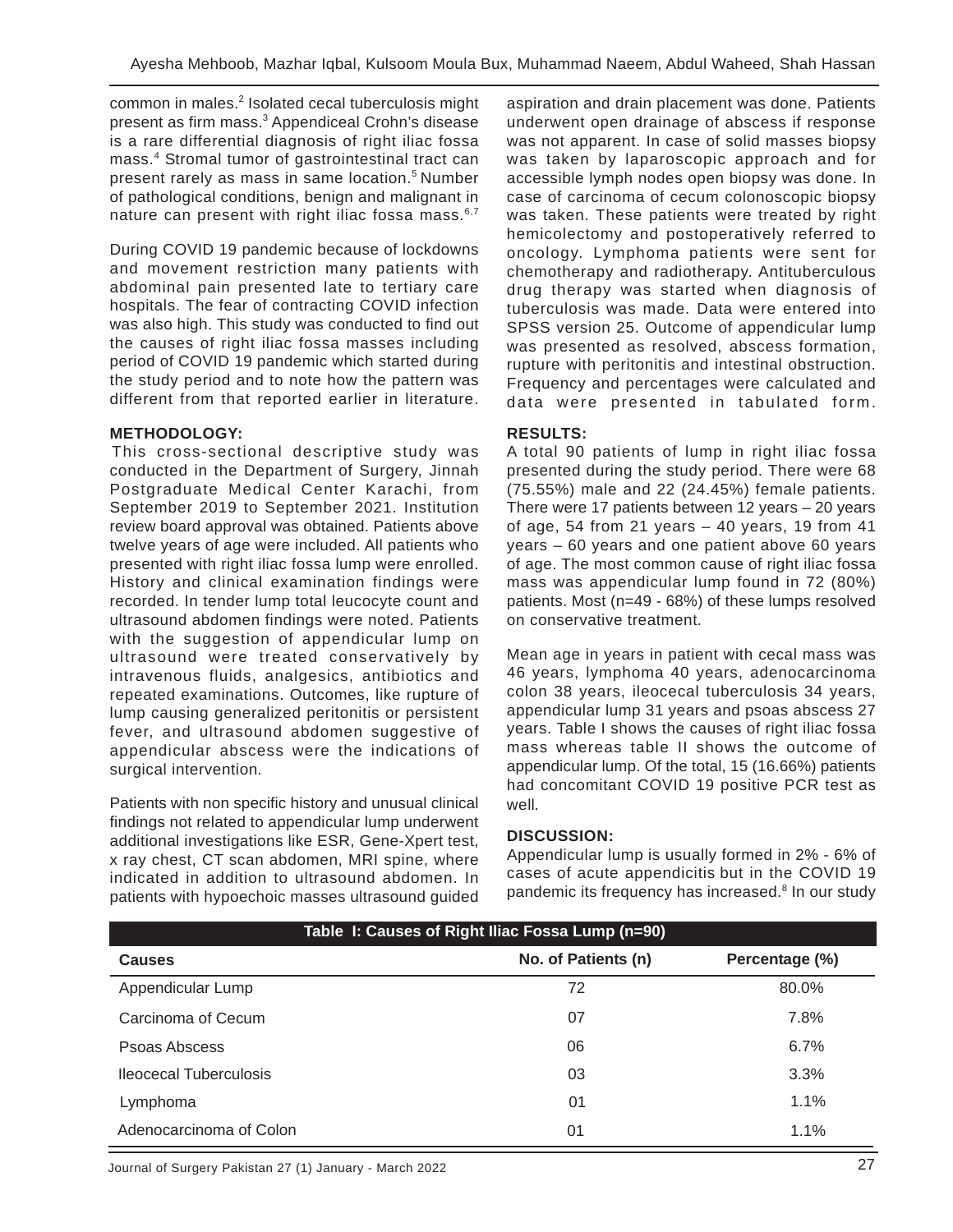| Table II: Outcome of Appendicular Lump (n=72) |                     |                |  |  |
|-----------------------------------------------|---------------------|----------------|--|--|
| <b>Outcome</b>                                | No. of Patients (n) | Percentage (%) |  |  |
| Resolved                                      | 49                  | 68.0%          |  |  |
| Ruptured / Peritonitis                        | 15                  | 20.9%          |  |  |
| Abscess Formation                             | 06                  | 8.3%           |  |  |
| Intestinal Obstruction                        | 02                  | 2.8%           |  |  |

72 (80%) patient presented with appendicular lump. The treatment of appendicular lump is controversial as many surgeons perform appendectomy even in this condition.<sup>9</sup> Laparoscopic appendectomy is the treatment of choice when lumps treated initially with antibiotics fail to resolve.<sup>10</sup> In this study conservative treatment failed and resulted in rupture of lump causing peritonitis in 15 (20.9%) patients. However, in this study patients underwent either exploratory laparotomy or laparoscopic appendectomy.

Lump can also form in acute appendicitis when appendix perforate as reported in literature.<sup>11</sup> In this study most common complication of appendicular lump was rupture of abscess inside lump resulting in peritonitis. In a study it was reported that non operative management of complicated appendicitis like lump, has significant failure rate as compared with surgical intervention.<sup>12</sup> However, the complications of surgery itself can occur. Surgical exploration of the lump can cause ileal injury, cecal injury, and fecal fistula formation. In this study conservative treatment resulted in resolution of lump in 49 (68%) patients. Surgical intervention was done in patients with perforated appendix, appendicular abscess and intestinal obstruction. In another study non operative management of appendicular lump resulted in more failure rate, increased hospital stay, and increased mortality thus authors recommended surgical intervention rather than observation.<sup>13.</sup>

It is reported that if appendectomy is not done then lump developed in only 76% patients of acute appendicitis.<sup>14</sup> It is suggested by researchers that appendicular lump should be treated with antibiotics because surgery might disseminate infection and fecal fistula may occur. Surgery should be reserved for complications of lump and interval appendectomy was also recommended.<sup>15</sup> Same strategy of treatment was applied in this study. The frequency of complications and types in index study are not different from those reported in literature.<sup>16</sup>

The other causes of right iliac fossa lump included number of different pathologies as reported in literature. It is important to diagnose them with laboratory investigations and radiology. Psoas

abscess is a relatively rare clinical disease.<sup>17</sup> It is treated usually by CT guided drainage or open surgical intervention. In this study 6.66% patients had tuberculous psoas abscess. The common organisms causing psoas abscess include Mycobacterium tuberculosis, Klebsiella pneumonia, Staphylococcus aureus, Streptococcus, and Enterobacteria.<sup>18</sup> The treatment of iliac fossa mass is thus tailored according to the cause and may include minimal invasive intervention to hemicolectomy for carcinoma followed by chemotherapy and radiotherapy where indicated, as carried out in this study.

# **CONCLUSION:**

The most common cause of right iliac fossa mass was appendicular lump followed by psoas abscess. Malignant causes like lymphoma and cecal carcinoma were important sinister conditions. Thus high index of suspicion must be exercised. Non operative management of appendicular lump was successful in  $2/3^{rd}$  of the patients and is thus recommended, specially during COVID 19 pandemic and in patients who were tested COVID 19 RT- PCR.

# **REFERENCES:**

- 1. Das RS, Thakuria KK. Is routine appendicectomy always required after conservative treatment of appendicular lump. Int J Heal Clin Res. 2020;3:114-6.
- 2. Kulkarni ASR, Kshirsagar AY. Right iliac fossa lesions clinical profile and its management. J Crit Reviews. 2020;7:412- 6. doi:10.31838/jcr.07.13.73.
- 3. Arora BK. Isolated caecal tuberculosis presenting as hard right iliac fossa lump mimicking neoplastic growth in young female: case report. IOSR J Dent Med Sci. 2018;17:63-5. Doi:10.9790/0853- 1701146365.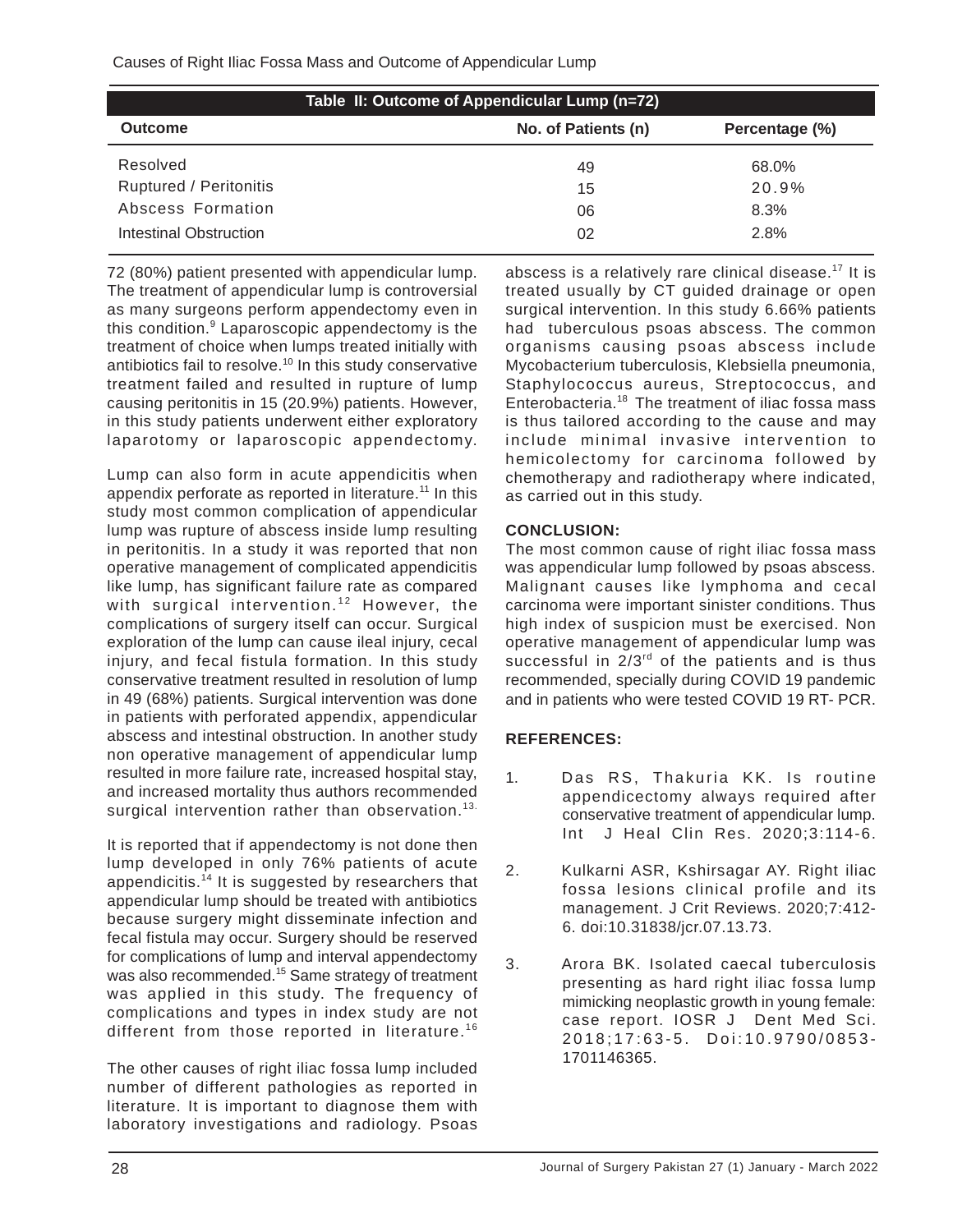- 4. Crellin AJ, Musbahi O, Onwu N, Singh S. Appendiceal Crohn's disease: a rare differential of right iliac fossa pain. BMJ Case Rep. 2020;13(2):e232549. doi: 10.1136/bcr-2019-232549.
- 5. Nithya D. A rare presentation of right iliac fossa mass- perforated ileal gastrointestinal stromal tumour. J Med Sci Clin Res. 2021;9:130-2. DOI:https://dx.doi.org/10.18535/jmscr/v9i.26
- 6. Chandradevan R, Rutkofsky I, Campana M, Kaur H, Kitchen F, Odum C, et al. A diagnostic dilemma of appendicular mass in an elderly patient: a case report and literature review. J Surg Case Rep. 2019;2019(3). doi: 10.1093/jscr/rjz059.
- 7. Devkota H, Myangbo S, Neupane M. Caecocolic intussusception mimicking appendicular lump. J Chitwan Med Coll. 2017;7:54-6. Doi:https://doi.org/10.3126/jcmc.v7i2.23686
- 8. Safirullah, Khan M, Ahmed S, Mumtaz N. Conservative treatment of appendicular mass without interval appendectomy. J Postgrad Med Inst. 2007;21:55-6.
- 9. Wilms IM, de Hoog DE, de Visser DC, Janzing HM. Appendectomy versus antibiotic treatment for acute appendicitis. Cochrane Database Syst Rev. 2011 Nov 9;(11):CD008359. doi: 10.1002/14651858.CD008359.pub2. Update in: Cochrane Database Syst Rev. 2020;10:CD008359.
- 10. Satyasekhar SV. Comparison of outcome of non-operative versus operative management of appendicular lump in Andhra Pradesh population. IJSS J Surg. 2020;6. https://surgeryijss.com/index.php/IJSS/arti cle/view/390
- 11. Thakur KS, Patial P. Various intraoperative findings encountered during appendectomies- an observational study. J Med Sci Clin Res. 2020;08. DOI:https://dx.doi.org/10.18535/jmscr/v8i.40.
- 12. Sayyed JG. Comparative study of nonoperative versus operative management of appendicular lump in Maharashtra population. IJSS J Surg. 2021;7:

http://surgeryijss. com/index.php/IJSS/article/view/417.

- 13. Uttur J, Sanjay S Namadar. Comparative study of non-operative versus operative management of appendicular lump – a retrospective study. IJSS J Surg. 2021;7: https://surgeryijss.com/index.php/IJSS/arti cle/view/407.
- 14. Hogan MJ. Appendiceal abscess drainage. Tech Vasc Interv Radiol. 2003;6:205-14. doi: 10.1053/j.tvir.2003.10.006.
- 15. Gilkar IA, Mushtaq U, Peer JA, Mir BA, Hassan Y, Dar WA. Management of appendicular lump at tertiary care hospital. J Evid Based Med Healthc. 2019;6:135-8.
- 16. Kim JW, Shin DW, Kim DJ, Kim JY, Park SG, Park JH. Effects of timing of appendectomy on the risks of perforation and postoperative complications of acute appendicitis. World J Surg. 2018;42:1295- 303. doi: 10.1007/s00268-017-4280-4.
- 17. Chowdary P. Appendicular tourniquet: A cause of intestinal obstruction. J Clin Diag Res. 2016; Doi: 10.7860/JCDR/2016/ 18932.7827.
- 18. Froiio C, Bernardi D, Lovece A, Bonavina G, Manzo CA, Asti E, Bonavina L. Retroperitoneoscopic Drainage of psoas abscess: A systematic review. Surg Laparosc Endosc Percutan Tech. 2020;31:241-6. doi: 10.1097/SLE.0000000000000879. PMID: 33252578.